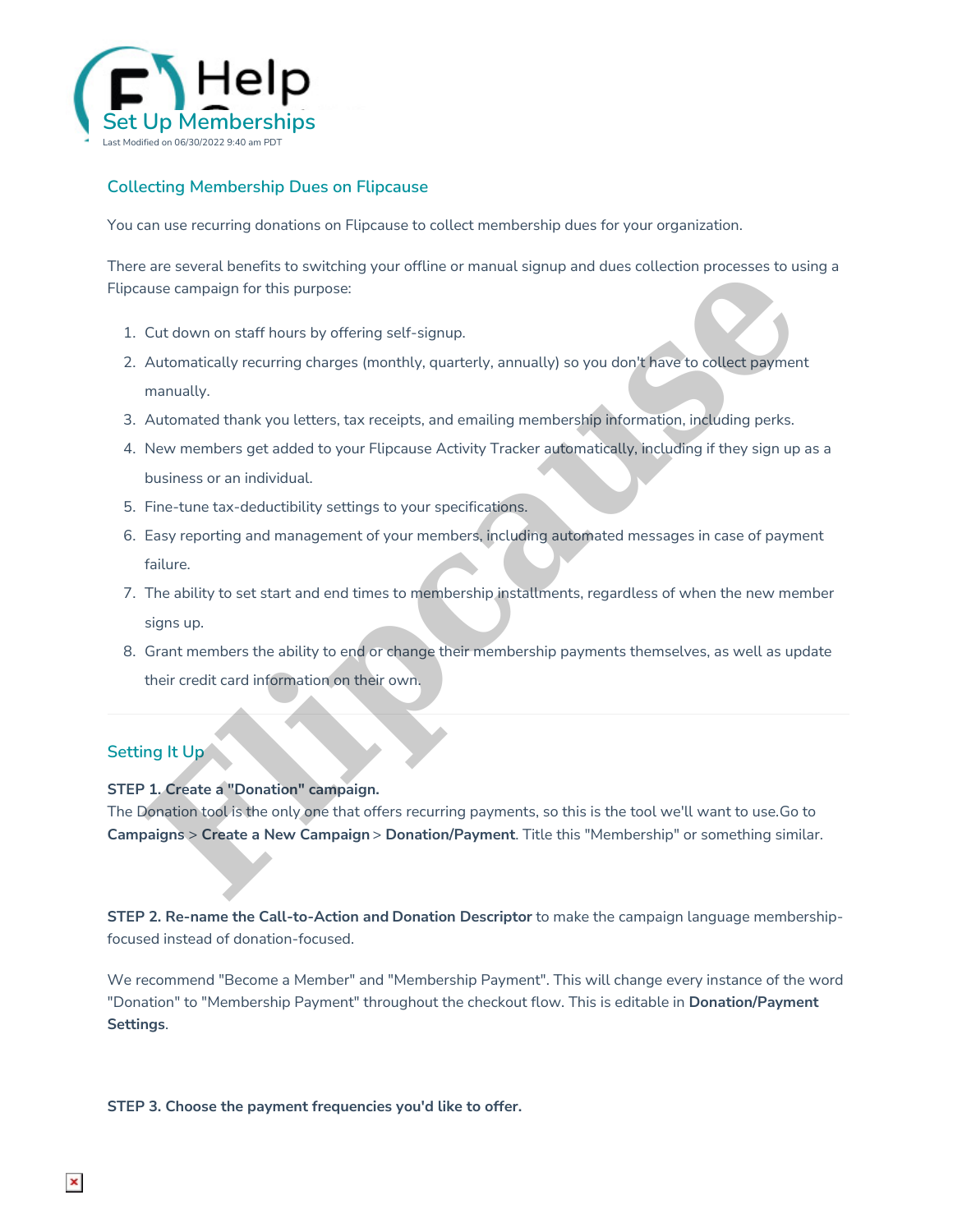# lelp Toggle off any frequencies you do not plan to offer. For our example, we'll offer only monthly and annual payment options. (We'll also want to show the Titles and Descriptions to make it easy for supporters to confirm the membership level they are selecting.)

This is editable in **Donation/Payment Settings**.

### **STEP 4. Personalize the Thank You Page**

We rarely want to leave a generic message, so let's make it count. This is a good place to reassure your new members. Don't forget to click **SAVE** before proceeding to the next section to save your changes.

### **STEP 5. Set up your price levels and payment options**

First, determine a few things:

a). Do you want your recurring levels to be mathematically linked? For example, if I set up a \$5/month option, do I want the annual level to be tied to this  $(55 \times 12 \text{ months in a year} = $60/year$  annual level)?

b). How much, if any, will be tax-deductible? This can be a dollar amount or a percentage.

c). Do you want to offer an open, pay what you wish level?

d). Do you want to pre-program start and/or end times for these payments, or have them recur indefinitely? e). Are there any custom questions you'd like to ask or specific information you'd like to collect (besides standard contact info)?

Now, you can safely ignore the settings for any payment frequency you are not offering. In this case, we'll ignore the "one-time" and "quarterly" sections since we already toggled those to OFF. We're going to start with Monthly Recurring options first: **[F](http://help.flipcause.com/help/start-end-dates-recurring-payments)all of the state of the state of the state of the state of the state of the state of the state of the state of the state of the state of the state of the state of the state of the state of the state of the state of the s** 

### We know that:

a). we DO want the recurring levels to be linked, so we'll keep the top box checked to not have to set up Annual levels separately,

b). our membership is 20% tax-deductible,

c). we do NOT want to offer a pay-what-you-wish option, so we will set the **Open Donation Amount** Field to "Hide",

Next, open **Advanced Monthly Donation Settings** if you do want to d). specify start and end times for the payments or e). gather custom information from your new members.

For this example, we'd like to commit the first payment to happen immediately and have the last payment end after 12 monthly payments (but we recommend keeping it ongoing until canceled manually, which is the default setting).

At this stage, you can also add sales tax, shipping, and waivers, if applicable. To add Custom Fields, click on the bar and toggle them to "Yes". You can then use the dropdown to pick existing custom questions or to set up new ones: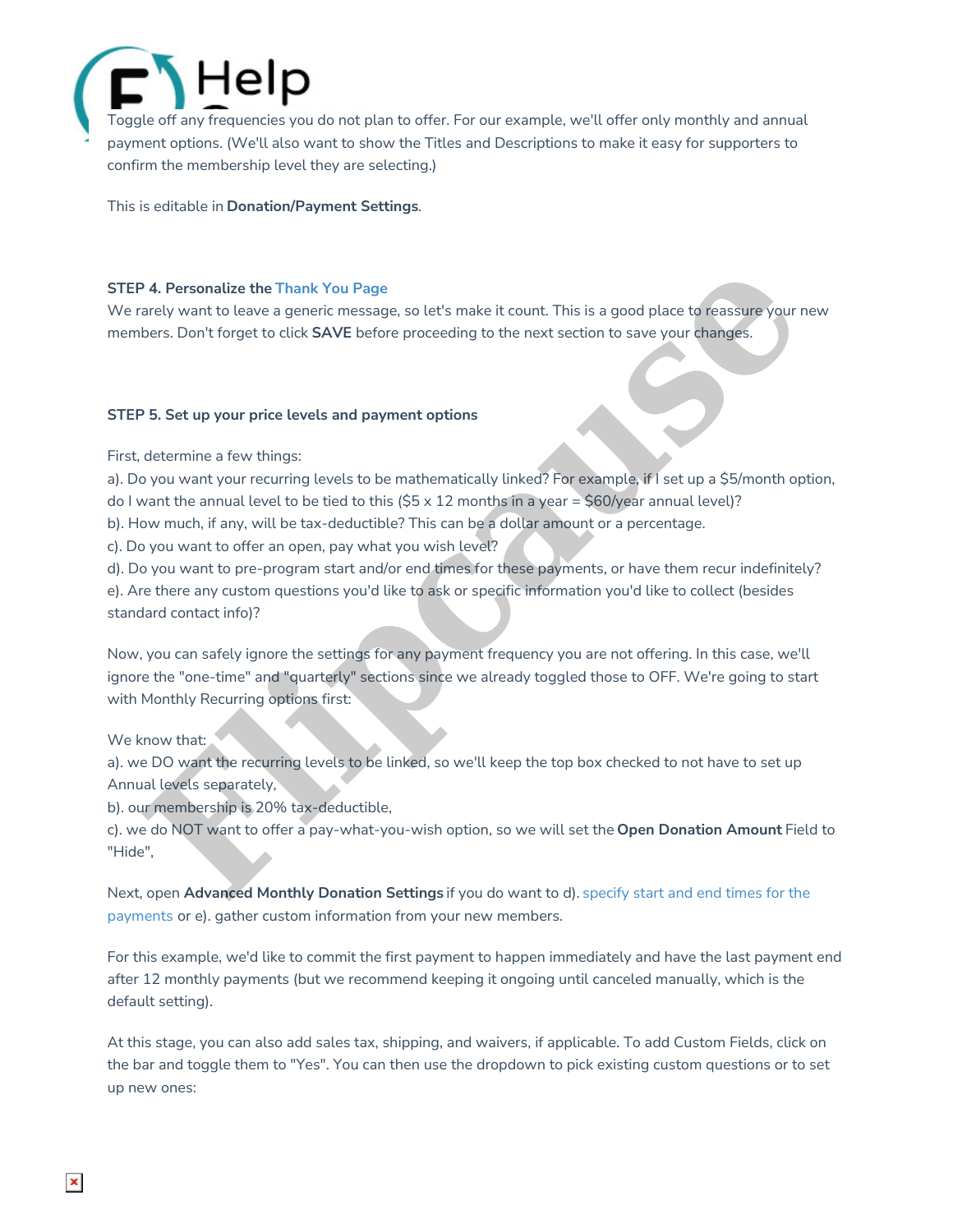Next, we can set our payment levels per membership option: their price amount, name, and descriptions. Delete any levels you don't plan to use by clicking the **X** next to it, and hit **SAVE** to save your levels for this frequency and continue.

#### **STEP 6. Repeat Step 5 for the other frequencies you're offering.**

If you kept the box checked for a). to keep the levels consistent, you won't have to set up your prices, titles, and descriptions again, but you still will have to set again each of:

- tax-deduction options,
- open donation amount field settings,
- start and end date settings,
- and custom fields (and tax, shipping, waiver) information.

Of course, if you unchecked the box for a), you'll need to set up each payment level separately for your other recurring options.

Click **SAVE** to save your settings.

#### **STEP 7: Review and set your Information Collection Settings.**

Go to **Order Settings** > **Information Collection Settings**. This is where you can turn on Business information collection on, gather middle names, titles and suffixes, as well as configure any other contact information you'd like to collect and make it optional or required. Ike low checked for a). to keep the levels consistent, you won't have to set up your prices, title<br>ti[pc](http://help.flipcause.com/help/information-collection-settings)ions again, but you still, will have to set again each of:<br>tax-deduction options!<br>open donation amount field settings,<br>

### **STEP 8: Review and customize your Receipt Settings.**

Transaction Receipt Settings refer to the initial transaction receipt that gets emailed on new transactions. This is a great opportunity to include any membership details or a link to a document outlining membership benefits.

Recurring Payment Receipt Settings refer to the receipt that is sent for every subsequent recurring automatic charge. Since you might want slightly separate messages for each, you will want to customize them separately.

You can also test the receipts before launching.

#### **STEP 9: Integrate onto your website and launch**

Your website probably has a membership portal or information page. We recommend this, so supporters can